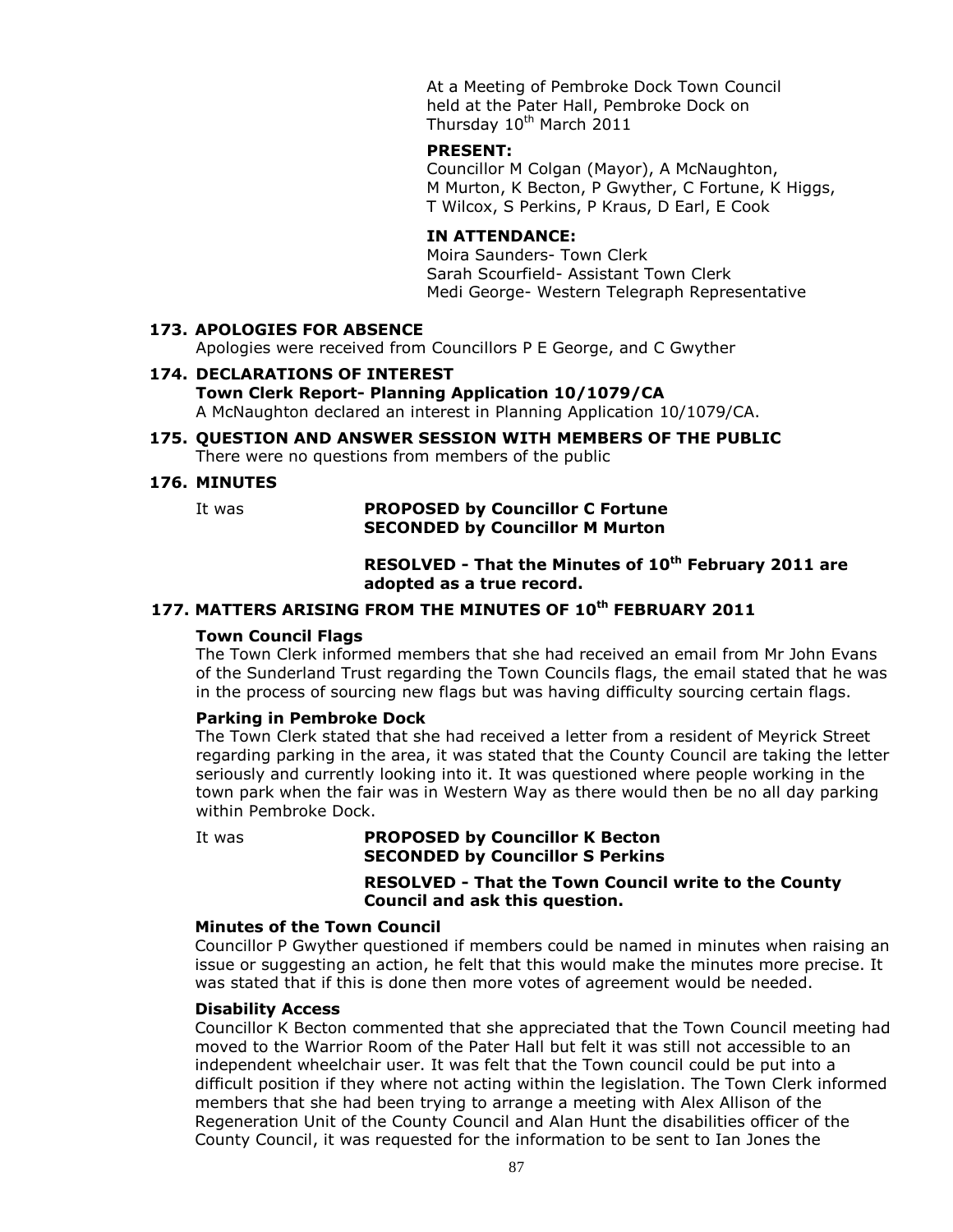Company Secretary of the Pater Hall Trust as he had more understanding of this.

### **Pembroke Dock Murals**

The Town Clerk informed members that Mr Lewis didn't want anything done with the Murals and was happy with the condition of them, she stated that she had also spoken with David Davies who confirmed the same and also she had received a letter from the County Council which also stated this. It was commented that nothing further could be done on this matter.

# **Memorial Park**

Councillor S Perkins informed members that the plans for the Memorial Park should be with the group at anytime and that the lease for the land had been signed by the Mayor. She stated that the AGM of the group was to be held on Friday  $18<sup>th</sup>$  March 2011 and encouraged members to attend and spread the word to others. Councillor S Perkins stated that the group would be applying for charity status and the group needed more community members to join the group.

The Town Clerk informed members that there needed to be seven trustees and organisations can be members of the group but they can only have one formal representative. Councillor S Perkins advised that two of the members from the Town Council for this group should be herself and Councillor D Earl as they have been part of the Memorial Park group from the beginning.

### **Zebra Crossing**

Councillor K Higgs questioned if a circle of lights could be put on top of the pole at the Zebra Crossing in Laws Street, as the ones on the Mil-pond in Pembroke. All members agreed for the Town Clerk to write to Ben Blake of the County Council to suggest this.

### **Land in between St Govans Centre**

Councillor K Becton informed members that the piece of land between St Govans Centre was privately owned so there was nothing which the Town Council could do regarding people using this area to smoke.

# **Argyle Street Surgery**

Councillor K Higgs questioned if there had been any response from the issues raised regarding the appointment system at the surgery the Town Clerk informed members that nothing had been received. Members agreed that the current appointment system was not working and after discussion

### It was **PROPOSED by Councillor C Fortune SECONDED by Councillor K Higgs**

**RESOLVED - That the Town Council write to the Edwina Hart to highlight the issues with the appointment system at Argyle Surgery**

# **178. REPORT OF THE TOWN CLERK**

# **164. Code of Conduct 2008 – adoption of the Code.**

The Town Clerk informed members that she had enclosed a copy of the Code of Conduct and ask Council to resolve to adopt this code in its entirety.

# It was **PROPOSED by Councillor S Perkins SECONDED by Councillor M Murton**

## **RESOLVED - That the Town Council adopt the Code of Conduct in its entirety**

Members voted with 11 members agreeing and 1 member abstaining from the vote.

### **165. Renewal of the photocopier in the Town Council offices.**

The Town Clerk informed members that unfortunately the photocopier in the office was not working properly and causing problems which meant that photocopying was taking twice as long as it should. We have obtained some prices which include either buying or leasing a new machine and the price that is paid per copy.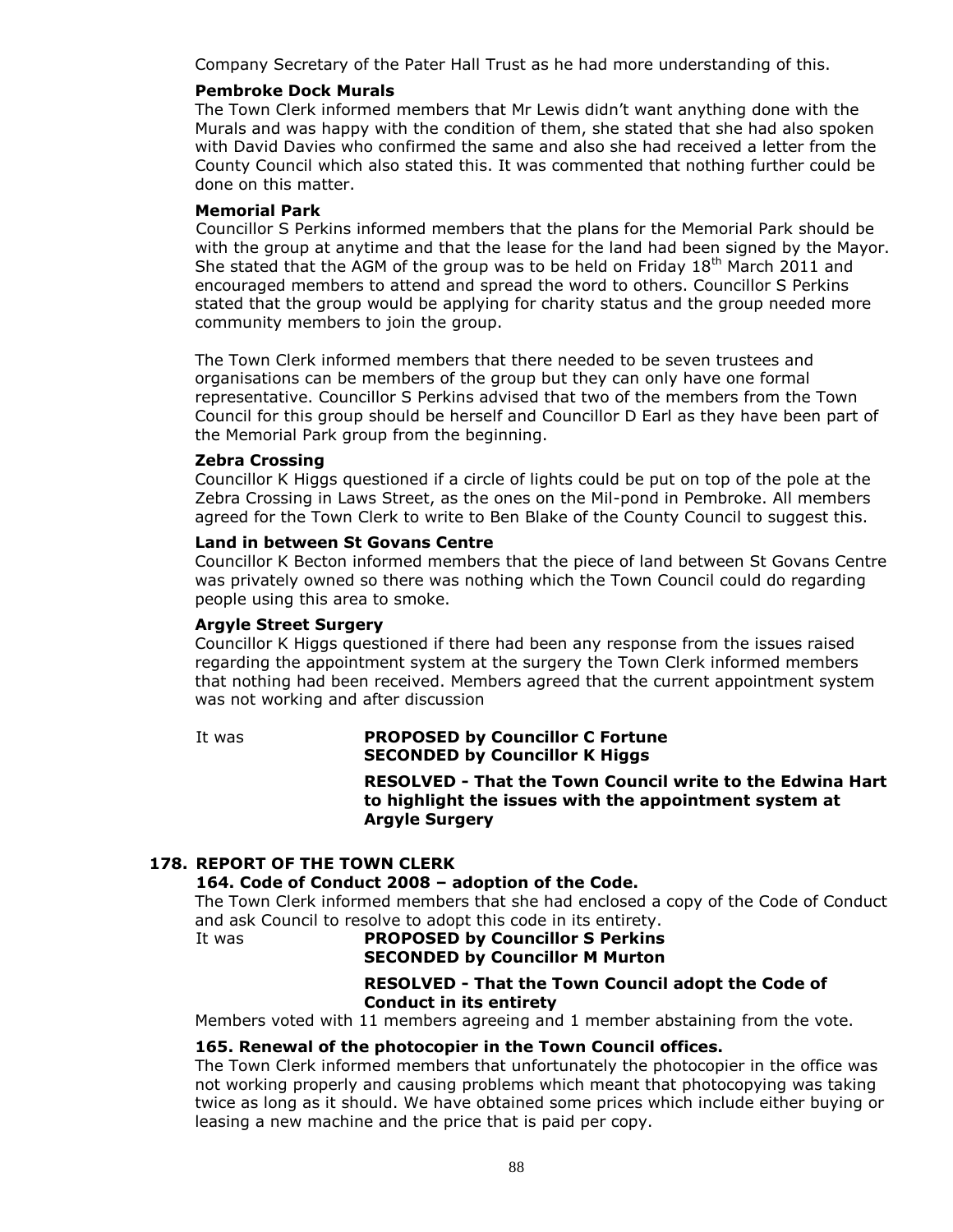She stated that at the moment the existing arrangement was that the Town Council seem to have was to pay per copy on a quarterly basis. She commented that she believed the photocopier was owned by the town council and it is 11 years old.

|                       | <b>Colour Curve</b><br>(4 year plan) | <b>Clarity Copiers</b><br>(3 year plan) | <b>Glyn Edwards</b><br>(3 year plan) |
|-----------------------|--------------------------------------|-----------------------------------------|--------------------------------------|
| <b>Purchase Price</b> | £1450.00                             | £708.50                                 | £1587.50                             |
| Rental                | £36.92 per month                     | £26.21 per month                        | £52.94 per month                     |
| <b>Service</b>        | .8p per copy                         | .4p per copy                            | .79 per copy                         |
| Average usage         | 5513 per quarter                     | 5513 per quarter                        | 5513 per quarter                     |
| per copy              |                                      |                                         |                                      |
| <b>Total Monthly</b>  | £51.61                               | £33.56                                  | £67.45                               |
| <b>Total Yearly</b>   | £619.46                              | £402.72                                 | £811.69                              |

The prices we have been quoted are:-

### It was **PROPOSED by Councillor K Higgs SECONDED by Councillor D Earl**

**RESOLVED - That the Town Council purchase a new photocopier from Clarity Copiers.**

# **166. Councillor vacancy**

The Town Clerk informed members that she had received a letter from Councillor David Humphreys explaining that he was resigning from the Council due mostly to the pressure of his workload.

She asked for Councils permission to notify the County Council of this vacancy. Members agreed for the Town Clerk to contact Pembrokeshire County Council. The Town Clerk stated that there where currently vacancies on the finance and planning committees of the Council. Councillor A McNaughton volunteered to fill the vacancy on the finance committee to which members agreed. It was felt that it would be best to wait till the new councillors where in place for the planning committee and delay the decision until the next meeting.

Councillor M Colgan suggested that a letter of thanks was sent to Mr David Humphries for his time and effort during his period as being a Councillor.

# **167. Armed Forces Day**

The Town Clerk informed members that this event is to be held on Saturday June 25<sup>th</sup>, this year in Pembroke Dock. She stated that she had approached Mr David Davies to ask whether the Garrison Chapel could be used she informed members that she had received a letter which was on the table for members to read, It was felt that the Town Clerk should reply to David Davies with the information requested.

The Town Clerk stated that Councillor McNaughton would be involved in the organising meetings with the Pembroke Town Council as he will be Mayor for the forthcoming year.

# **168. Reduction in cover at RMB Chivenor**

The Town Clerk stated that she had received a letter from the Defence Equipment and Support Helicopter Strategy and Governance Team with regard to the letter sent by the Town Council expressing concerns about the reduction in search and rescue services. She informed members that there was a written Ministerial statement made to the House of Commons in December 2010 and another one in February 2011, she stated that the outcome was such that the issues raised by the preferred bidder, Soteria, were such that it is not appropriate to proceed with either the preferred bid or the current procurement process. The Department of Transport and Ministry of Defence will now consider the options to meet the future requirements for Search and Rescue in he UK.

In December Soteria voluntarily came forward to inform the government of irregularities regarding the conduct of their bid team which had only then recently come to light. The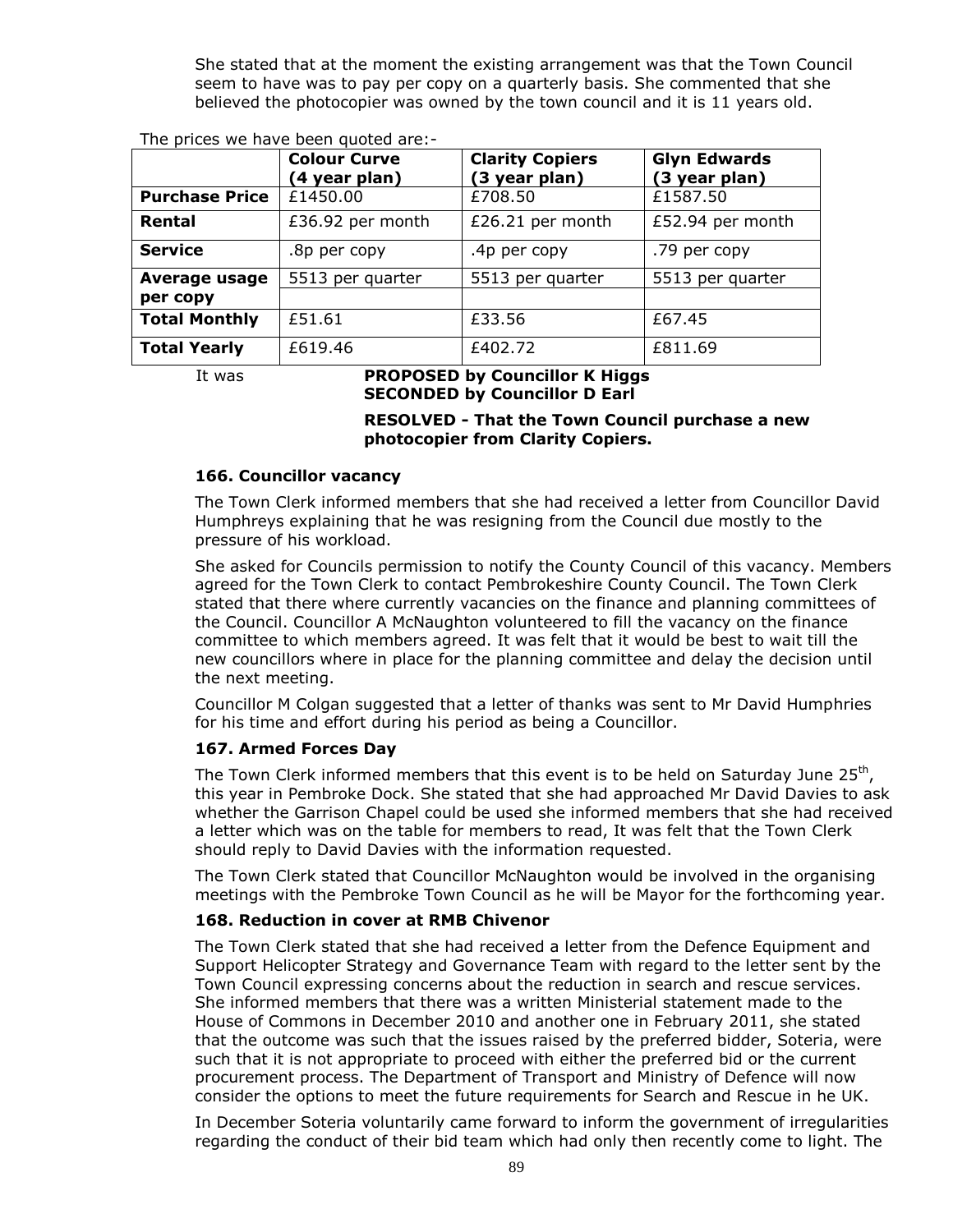irregularities included access by one of the consortium members, CHC Helicopters, to commercially sensitive information regarding the joint MOD/DfT project team's evaluations of industry bids and evidence that a former member of that project team had assisted the consortium in its bid preparation.

The MOD police are now investigating how the information came to be in the possession of the bidder. Even without the outcome of that investigation the Government has sufficient information to enable it to conclude that the irregularities that have been identified were such that it would not be appropriate to proceed with either the preferred bid or with the current procurement process.

The Department of Transport and the MOD will now consider the potential procurement options to meet future requirements for search and rescue helicopters in the UK.

# **169. Pembrokeshire Greenways – The Future of the Havenlink Service**

The Town Clerk informed members that since 2008, the Pembrokeshire Greenways has been working with partner organisations to develop a water taxi service on the Milford Haven waterway and Lower Cleddau estuary. A pilot service known as Havenlink, operated during the last 3 summers following a water transport feasibility study in the autumn of 2007, operating the pilot service has been very challenging but also very successful, with very high numbers of passengers, both local residents and visitors, wanting to use the service.

She stated that as with many public transport services, Havenlink requires subsidy to develop it over a longer term period and to date it has been subsidised by public and private sector organisations. In the current economic climate money used to fund Havenlink has had to be redirected so without alternative funding, Havenlink cannot operate this year. The Town Clerk stated that the amount needed to cover the operational costs for the 2011 season is £8000. She questioned if the Town Council be prepared to make a contribution to maintain this popular service. Members stated that the Town Council do not have the funds to be able to help.

## **170. RNIB – Financial assistance.**

The Town Clerk informed members that the RNIB are hoping to extend their Talking Books selection. There are over 115,000 people in Wales with sight problems. RNIB works to support the fundamental right of all people to be able to access information in a language and format they can read or listen to. They are looking for financial help in progressing this project.

Members stated that due to the policies set in place they could not award financial assistance to this organisation as its activities fell outside of Pembroke Dock.

# **171. SWAT – a letter received from Mr Anthony Miles**

The Town Clerk stated that Mr Miles is asking the Town Council to support SWAT (Save Withybush Action Team) by organising a public meeting to promote the concerns of the SWAT team.

It was commented that there are no plans to close Withybush Hospital and it was felt that the Town Council could not help.

# **172. Pembroke Amateur Boxing Club**

The Town Clerk informed members that the Boxing club are holding their annual boxing match in May in the Pater Hall. They are looking for sponsorship from the Town Council. To sponsor a bout costs £50.00 per bout and to be a main sponsor it will cost £200.00. There will be sponsor tickets available should the Town Council agree to sponsor the club.

It was **PROPOSED by Councillor A McNaughton SECONDED by Councillor M Murton RESOLVED - That the Town Council Sponsor the Boxing Club £200.**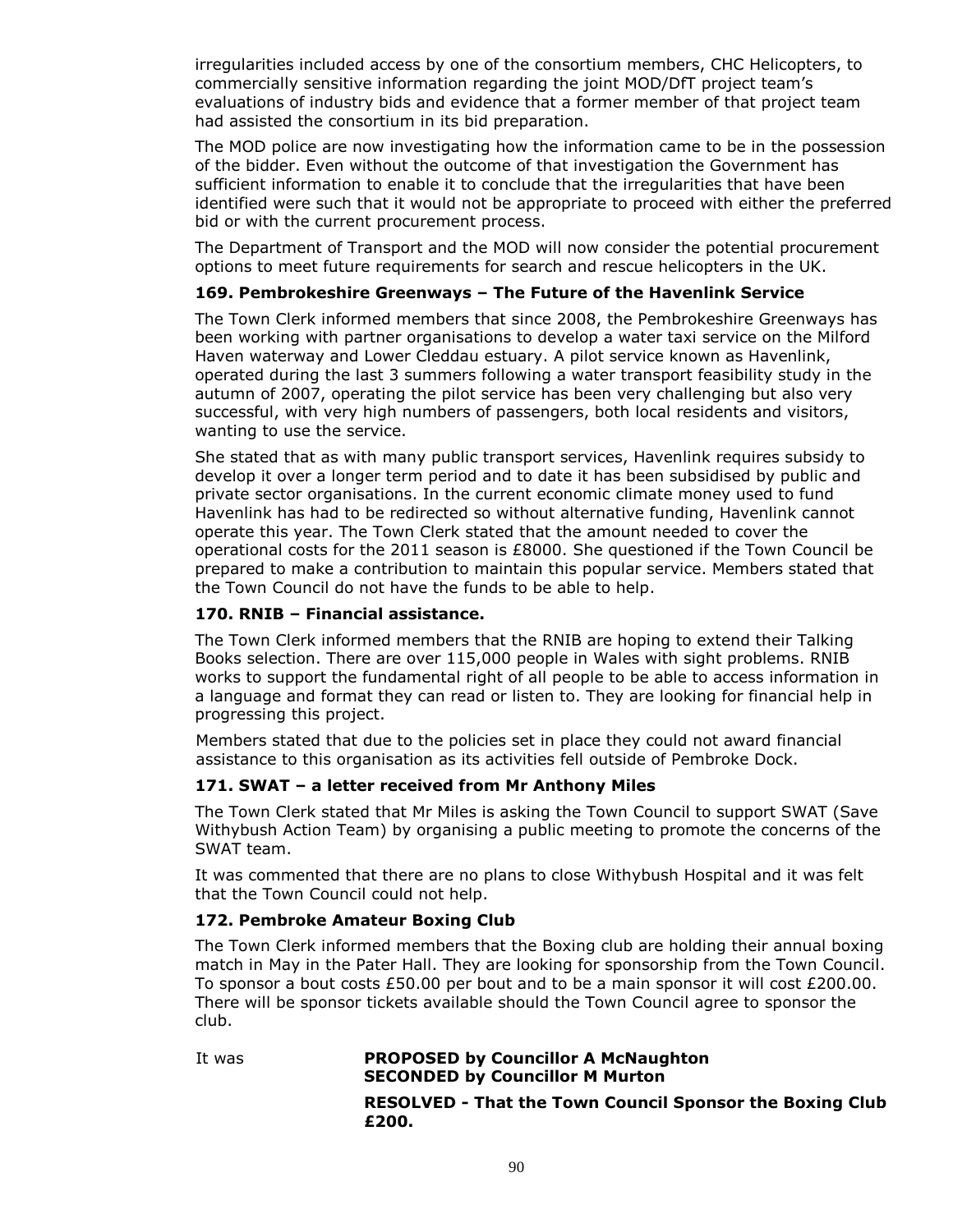# **173. Ashleigh Barnikel – Financial Assistance**

The Town Clerk informed members that she had received a request from Ashleigh Barnikel for financial assistance; She stated that Ashleigh is a member of the 4<sup>th</sup> Pembroke (Lamphey) Cub Pack and has the opportunity to go with three other groups of scouts from Pembroke and Pembroke Dock on an activity trip to France this summer. The Town Clerk stated that Ashleigh has already done some fundraising to raise some funds towards this trip. She is asking whether the Town Council will help her fund this trip.

Members stated that due to the policies set in place they could not award financial assistance as its activities fell outside of Pembroke Dock.

# **174. Pembroke 2020 – Consultation**

The Town Clerk informed members that she had received a newsletter from the Pembroke 21C Community Association, which she had should anyone wish to read it. She stated that the association was running a consultation process with meetings organised to allow residents of Pembroke the opportunity to comment on the changes they want in Pembroke.

# **175. Letters of Thanks**

The Town Clerk informed members that she had received two letters thanking the Town Council for the donations they have made.

The Friends of South Pembrokeshire hospital thanking for the donation of £150.

The Pembroke Dock Karate Club has also written to thank the Town Council for the donation of £250.00.

# **176. Planning Applications**

| 10/1079/CA | Mr T Kinver<br>Kinver Kreations Ltd<br><b>Chestnut House</b><br>Main Street<br>Goodwick                                        | 15-23 Meyrick Street<br>Pembroke Dock<br>Renovation, refurbishment and rear<br>extension. Erection of 5 houses with<br>Internal garages and erection of 18<br>apartments. |  |
|------------|--------------------------------------------------------------------------------------------------------------------------------|---------------------------------------------------------------------------------------------------------------------------------------------------------------------------|--|
| It was     | <b>PROPOSED by Councillor K Higgs</b><br><b>SECONDED by Councillor C Fortune</b>                                               |                                                                                                                                                                           |  |
|            | <b>RESOLVED - That the Town Council support this application</b><br>but commented that they felt that the access and egress to |                                                                                                                                                                           |  |

**the rear flats could cause issues and that sufficient signage would be needed and that the area is overdeveloped.**

# **Members voted on this decision there where 5 for supporting the application and 4 against.**

| 10/1078/PA | <b>Geraint Evans</b><br>Surehaven | Surehaven Pembroke Hospital<br>Fort Road |
|------------|-----------------------------------|------------------------------------------|
|            | Fort Road                         | Pembroke Dock                            |
|            | Pembroke Dock                     | <b>Erection of conservatory</b>          |

# It was **PROPOSED by Councillor C Fortune SECONDED by Councillor P Kraus**

# **RESOLVED - That the Town Council support this application.**

# **177. Planning Decisions**

**10/1021/PA**- Extend car park, External Store & Canopy- Pennar Community School, Owen Street, Pennar, Pembroke Dock, SA72 6SL – **Granted**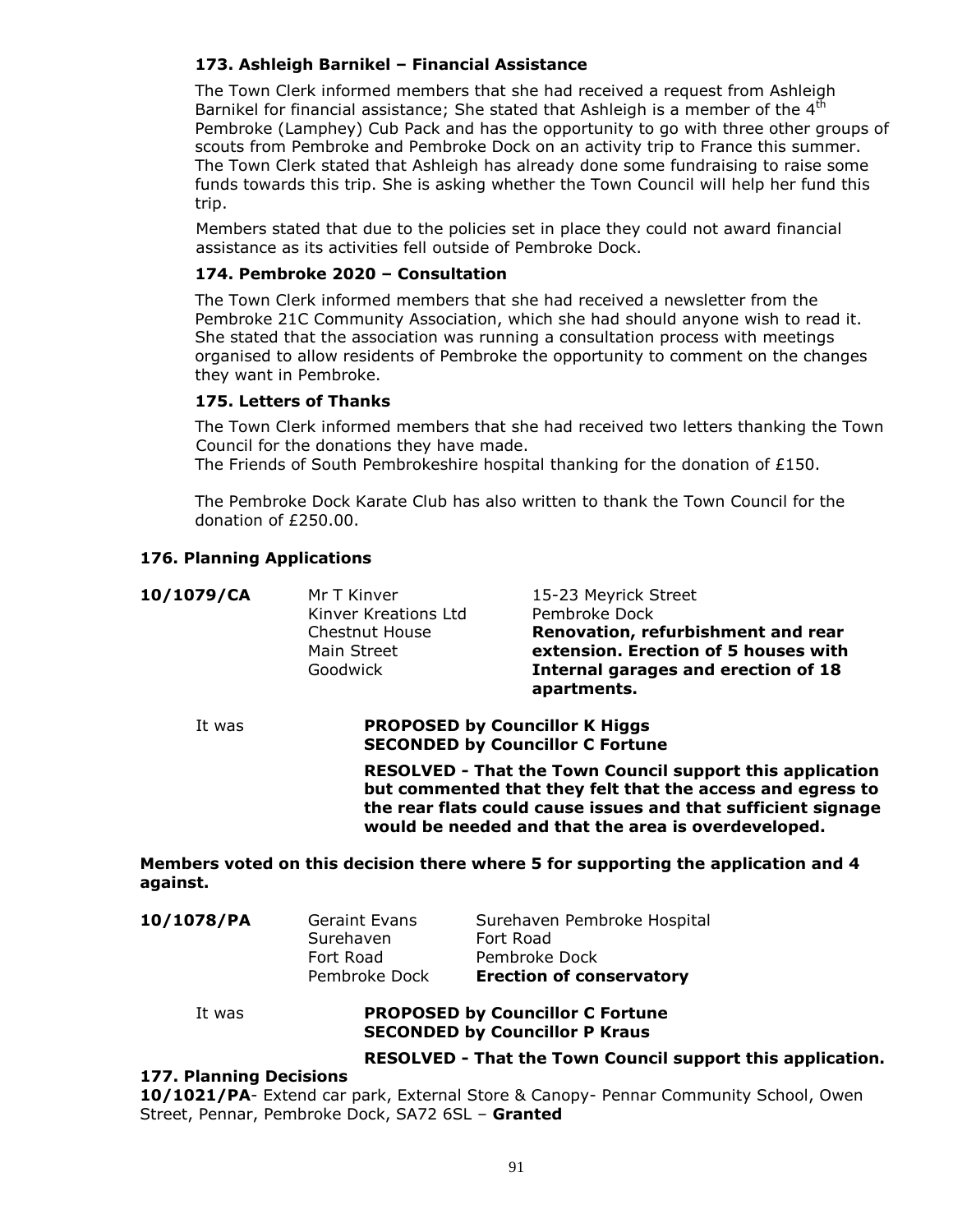**10/0965/PA-** Erection of 1 ½ Storey Dwelling- Land Adj to Magazine Building, Pembroke Dock**- Granted**

**10/0814/AD-** 1 Fascia Sign & 1 Illuminated projecting sign- Llanion Lodge, 26 London Road, Pembroke Dock **– Refused**

**10/0880/PA-** Demolition of existing garage & construction of 2 new build houses- Land adj to the corner of Sloggets Hill & Milton Terrace, Pembroke Dock, Pembrokeshire **- Refused**

# **179. SUPPLEMENTARY REPORT OF THE TOWN CLERK**

# **178. Proposed meeting dates – 2011/12**

The Town Clerk informed members that she had included a list of proposed meeting dates for the next year. She asked that if Council were in agreement could the dates be confirmed. Members confirmed the dates as follows

7<sup>th</sup> April 2011 12<sup>th</sup> May 2011 **AGM** and Mayor making 2nd June 2011 30th June 2011  $28<sup>th</sup>$  July 2011 1st September 2011 29th September 2011 27<sup>th</sup> October 2011 24<sup>th</sup> November 2011 22<sup>nd</sup> December 2011 19<sup>th</sup> January 2012 16<sup>th</sup> February 2012 15<sup>th</sup> March 2012 12th April 2012 17<sup>th</sup> May 2012 **AGM** and Mayor Making

### **180. FINANCIAL REPORT**

# **43. ACCOUNTS FOR PAYMENT**

The following accounts are submitted for approval of payment:-

| 100 | The Consortium                             | £8.39   |
|-----|--------------------------------------------|---------|
| 101 | BT Internet Services- Pater Hall           | £118.76 |
| 102 | Blachere- 3rd Year hire charge Xmas lights | £735.96 |

103 Talbot Timber - Wood & paint for Pump House £81.05

# **44. SALARIES AND WAGES**

| 11/02/2011-04/03/2011 | Salaries and Wages | £3942.48 |
|-----------------------|--------------------|----------|
| 11/02/2011-04/03/2011 | Tax and NI         | £831.84  |

# **45. ACCOUNT BALANCES**

| 04/03/2011 | <b>HSBC Current Account</b> | £7,129.56  |
|------------|-----------------------------|------------|
| 04/03/2011 | <b>HSBC Premium Account</b> | £72,632.20 |

# It was **PROPOSED by Councillor K Becton SECONDED by Councillor S Perkins**

**RESOLVED - That the Town Council approve payment of Accounts numbered 100-103 and Salaries and Wages payments.**

# **181. REPORTS FROM TOWN COUNCIL REPRESENTATIVES SERVING ON OUTSIDE BODIES**

### **Police Forum**

Councillor M Murton commented that she had recently attend a police forum meeting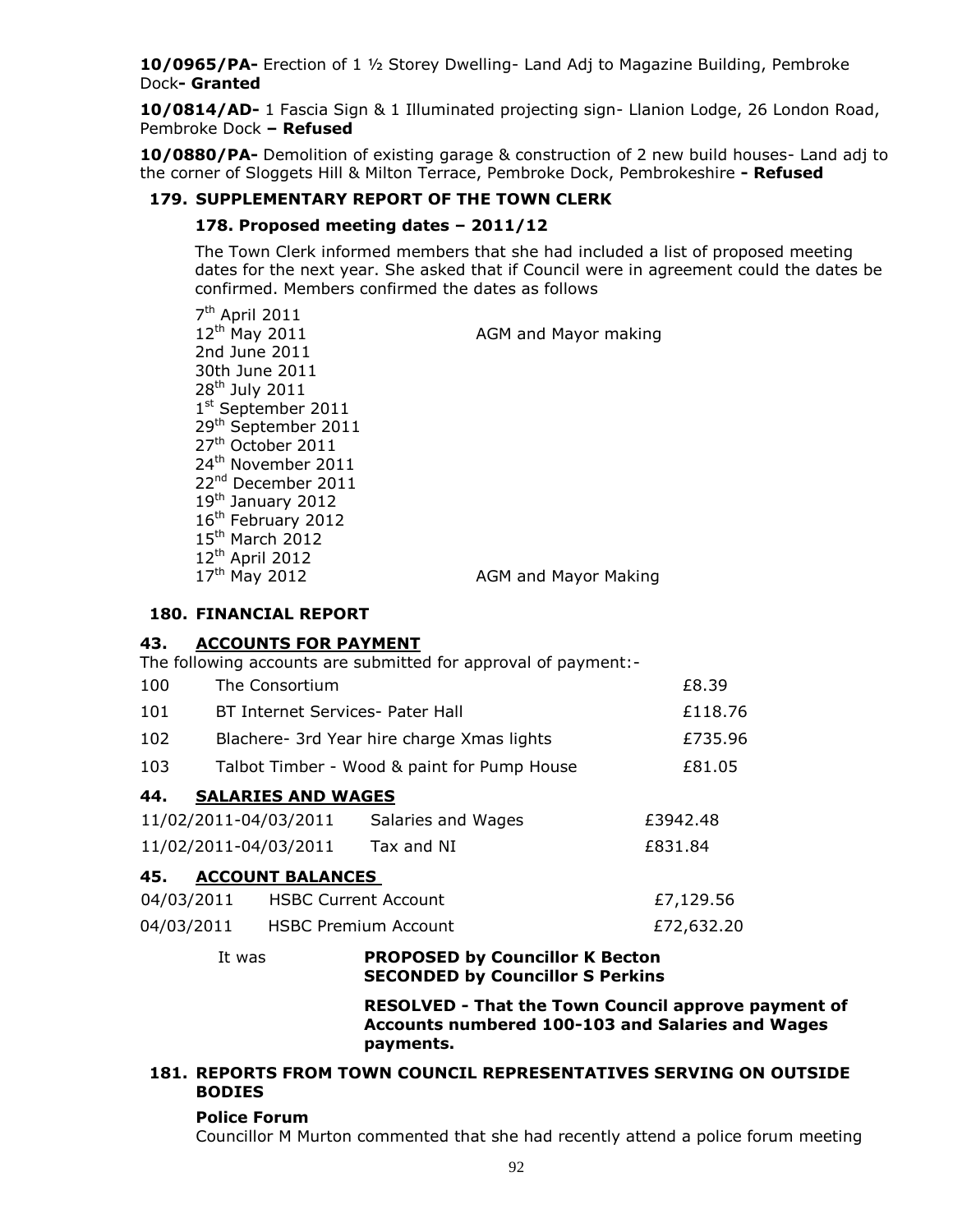she stated that priorities for this month where anti social behaviour.

# **Town Heritage Initiative**

Councillor K Becton informed members that there had been 23 projects which where completed on time and on budget. She stated that there were refurbishments planned for the Garrison Chapel which would provide toilet facilities in the building and office space. She commented that there was also grants available for retailers of the town but this would only enable refurbishments to the front of properties.

# **Pater Hall Trust**

Councillor P Gwyther informed members that there had been some security issues at the Pater Hall. He commented that it involved a dance group attracting a number of youths who were gathering outside the building and causing grief to both the caretakers and other users of the hall, he stated that he was disappointed with the response from the local police station as once they had left the youths would reappear. Councillor P Gwyther stated that the group had been suspended from using the hall on a Monday evening but felt the situation was impossible with out the support from the Police. The Town Clerk informed members that she had written to the police and highlighted the issue of staff security and informed them of events and the poor service which we received. It was suggested that a letter is sent to the Police Headquarters in Carmarthen highlighting the recent issues.

# **182. ANY OTHER ITEMS WHICH THE MAYOR DECIDES AS URGENT**

There were no items to discuss.

# **183. ANY OTHER BUSINESS**

### **Treowen Road Lollipop Lady**

Councillor E Cook informed members that the Lollipop lady had disappeared, she stated that a survey had been done to see if the Lollipop lady was still required, but a lot of the mums had been taking their children to school in the car due to the lollipop lady not being there. She questioned if the Town Council could write a letter of support for another count to be done after Easter as Treowen Road is a very busy road. Members agreed for a letter of support to be done.

### **Pater Hall Trust**

Councillor P Gwyther informed members that the Pater Hall Trust would be holding its AGM on Monday  $14<sup>th</sup>$  March at 6.00pm he stated that one community member was needed to fill a vacancy on the Trust.

### **Chamber of Trade Minutes**

Councillor M Murton questioned if the Chamber of Trade received a copy of the Town Council minutes, the Town Clerk informed members that they are sent copies the same time as Councillors receive theirs. Councillor M Murton commented that the Town Council had previously requested for farmers market to take place in the town but had been refused by the County Council as the stall holders do not want to do it. It was questioned if the Town Council send a representative to the meetings of the Chamber of Trade, Councillor M Colgan commented that she attends as agreed at a previous meeting of the Town Council. The Town Clerk informed members that the minutes where for information only.

### **Summer Festival**

Councillor S Perkins informed members that the Summer Festival would be taking place from the  $18<sup>th</sup>$  June 2011 until the  $25<sup>th</sup>$  June 2011 with the Fun day in the Park taking place on the  $19<sup>th</sup>$  June and the Street Party taking place on  $25<sup>th</sup>$  June 2011.

### **Parking for Church Services**

Councillor S Perkins stated that she had received a letter of complaint from a resident of Pembroke Dock regarding the parking outside St Johns Church. She commented that people where unable to attend church services as they where unable to park outside the church and if they did park there for the duration of the service they where getting booked. Councillor S Perkins questioned if the Town Council could write to the county council to see if something could be done.